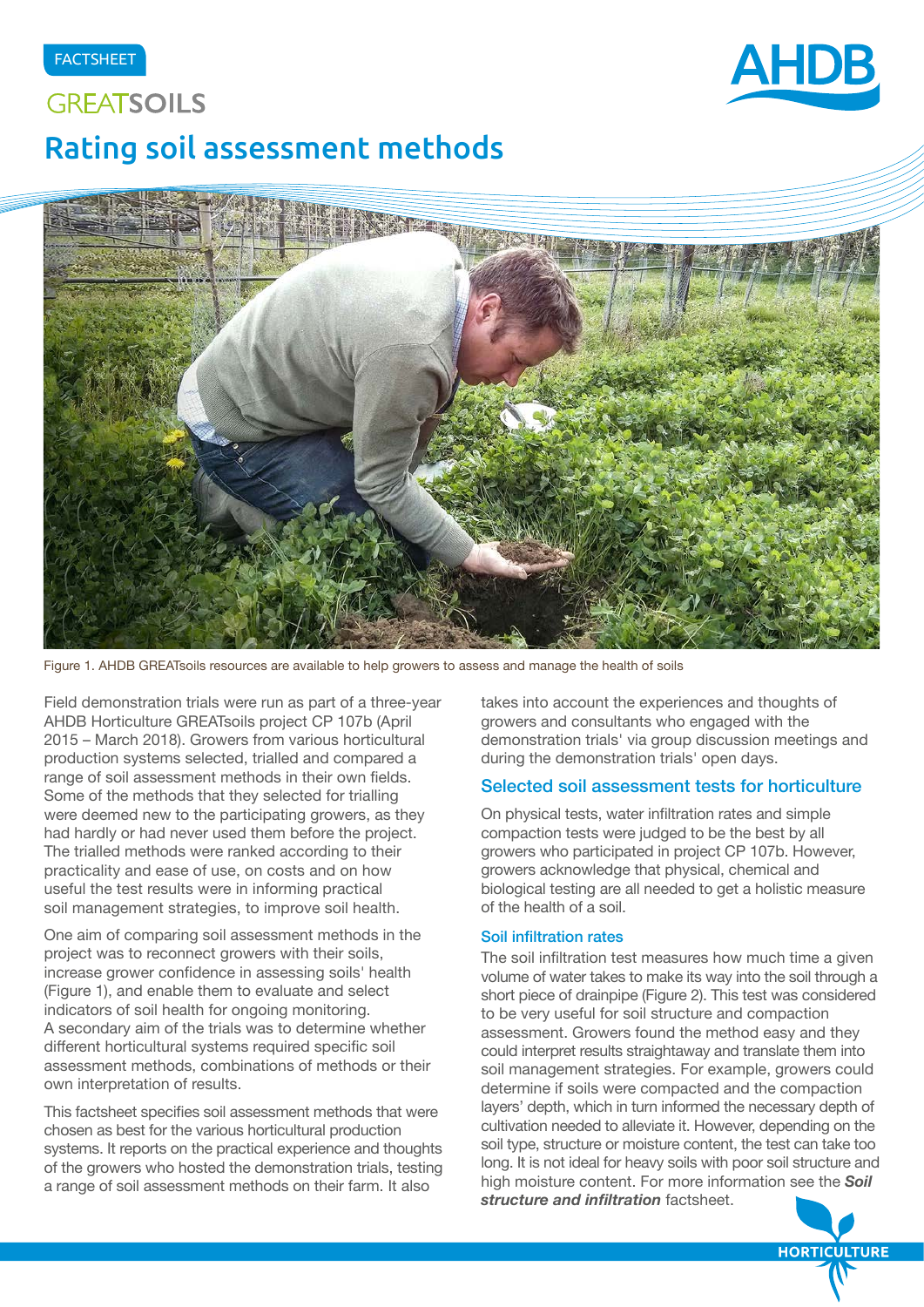

Figure 2. Soil infiltration method

#### Simple compaction test

For this test, a blunt knife, soil probe or corer is pressed straight into the soil to get an impression of how much force or pressure is needed to insert the implement into soil (Figure 3). The test gained positive feedback from growers as a tool to assess soil structure and compaction, although growers were aware that the method is subjective because the level of resistance felt when pushing a blunt knife or soil corer into the ground is subject to personal interpretation. It cannot be numerically quantified without a penetrometer. Nevertheless, growers were of the view that they can 'calibrate themselves' by repeatedly practising the method and testing it in different fields and soils. Growers who had previously used the method stated that, with experience, even the depth of the compacted layer could be estimated (Figure 3).



Figure 3. Compaction can be assessed using simple implements

# Additional methods for different systems

#### Earthworm counts for field vegetables

Earthworms are some of the more common and easily assessable soil organisms that are widely accepted as an indicator for soil fertility, health and organic matter. Growers should note that it is crucial to perform earthworm counts in spring and/or autumn, when the worms are most active in the top layers of the soil. In addition, when heavy tillage machinery and tools are used, earthworm populations decrease very quickly.

Many field vegetable growers were interested in earthworm counts (Figure 4), but none had any previous experience.

An agreed method for earthworm counting has been published in the *How to count earthworms* factsheet. Growers stated that the method can be useful if a good base population of worms is already present in a field, and where a certain assessment 'routine' can be adopted for long-term monitoring; but they also highlighted that expertise needs to be built up over time and that the method can be time-consuming.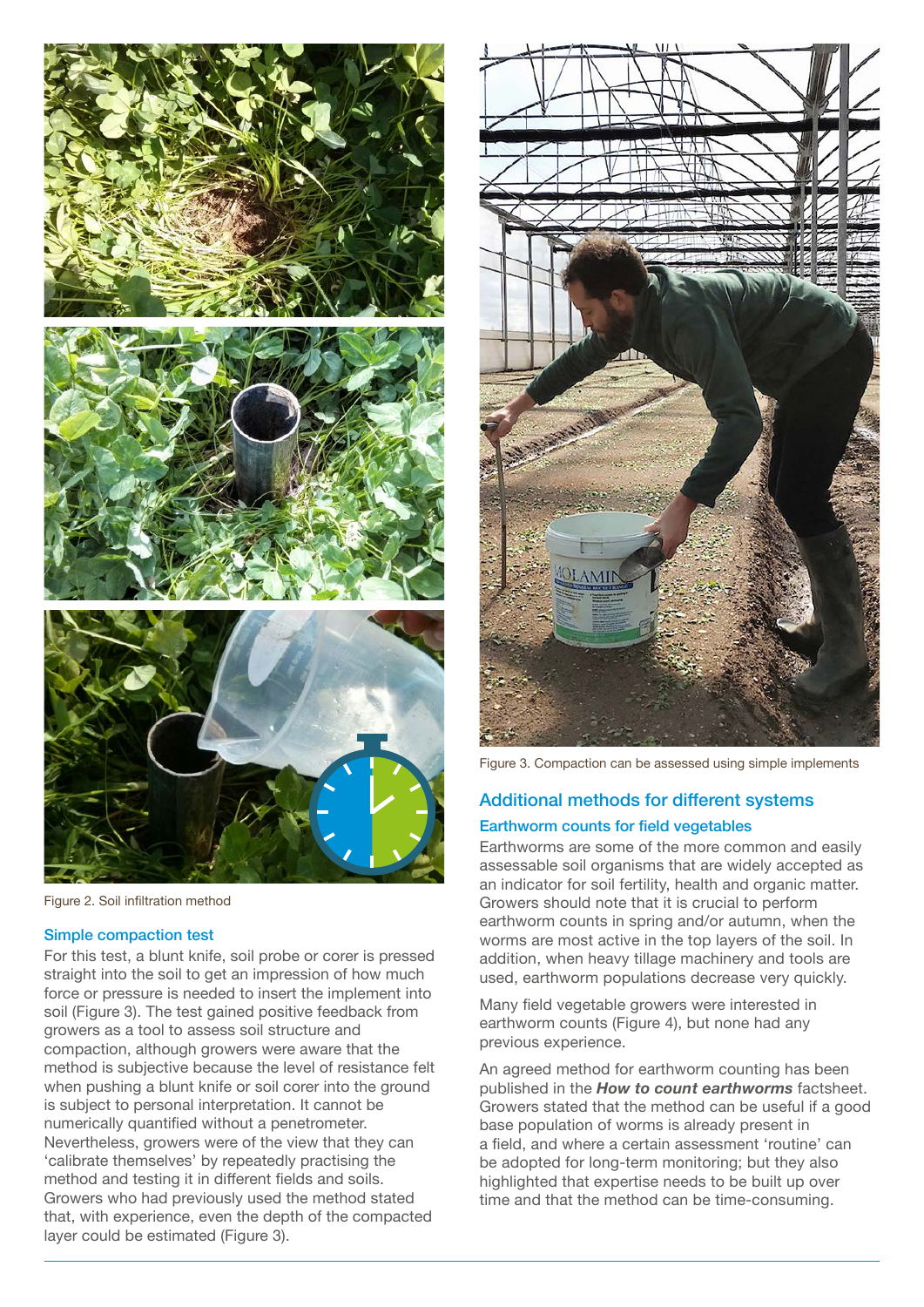

Figure 4. Guidance for earthworm counting is given in the the AHDB GREATsoils factsheet *How to count earthworms*

#### Laboratory soil health testing for protected leafy salads

These are relatively new laboratory tests, which often provide an overall soil health index or score based on chemical soil health indicators (P, K, Mg, pH, total soil organic matter), physical indicators (texture) and biological indicators (respiration). Growers have to send soil samples to laboratories offering the test. The laboratory reports include soil management recommendations, which are derived from the results.

These laboratory tests were seen by growers as potentially very useful in the future, particularly as more information becomes available on soil biological indicators and if useful soil health and respiration testing procedures and protocols (Figure 5) become part of routine soil testing and monitoring programmes.

#### Earthworm counts and tailored visual soil assessment for tree fruit

Both earthworm counts and visual soil assessment were deemed useful by tree fruit growers.

Given there is no specific VSA tool for horticulture available, tree fruit growers selected the *Healthy grassland soils* factsheet developed by AHDB. The growers agreed that the tool was highly useful for extensive horticultural systems (Figure 6). They stated that if the test is used regularly and on several locations in the field, it gives insight into the soil health of an orchard.

Growers highlighted that the tool assesses not only soil structure, but also root development (pattern and vigor), as well as soil smell and colour; and that it provides ample opportunity to count earthworms. They felt it was a practical way of gaining a quick assessment of the health of soil.



Figure 5. The Solvita® soil health test measures the carbon dioxide evolved from respiration of soil organisms



Figure 6. The *Healthy grassland soils* factsheet was deemed very useful by tree fruit growers